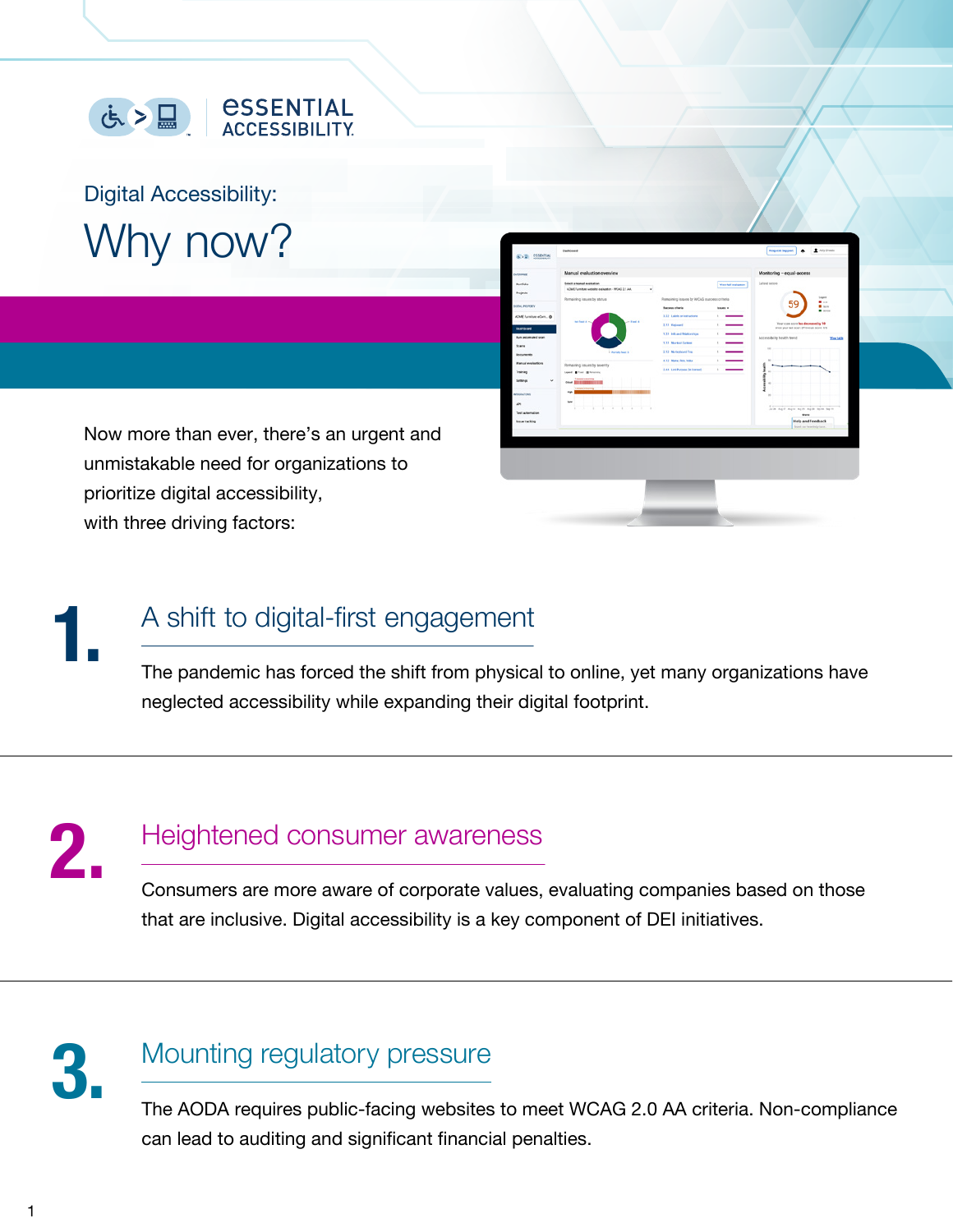## **1.** Digital-first engagement:

COVID-19 has forced organizations to think differently about meeting consumer needs. Physical interactions have been replaced with online engagement, deepening our dependence on accessible digital experiences. Yet most websites and digital products contain barriers for people with disabilities, further widening this digital divide.

By the numbers, more than 1.8 billion people globally identify as having a disability. These consumers represent the world's largest minority group. When you include their friends and family members, you add another 3.3 billion potential customers.

[Disability touches 73 percent of all consumers](http://rod-group.com/sites/default/files/Summary%20Report%20-%20The%20Global%20Economics%20of%20Disability%202020.pdf),<br>regardless of ethnicity or culture.

**To properly serve today's diverse market, forward-thinking organizations must adapt and make their digital assets accessible to accommodate the unique needs of every visitor.**

### **2.** Consumer awareness:

Progressive organizations include digital accessibility as a key component of their diversity, equity, and inclusion (DEI) programs. And consumers are evaluating companies based on DEI commitments, naturally gravitating toward those that are authentically pursuing inclusion. Organizations committed to creating accessible digital experiences earn, and retain, consumer trust as well as their repeat business.



The disability market alone, with their friends and family, controls more than \$13 trillion in disposable income.

**Enterprises seeking new ways to create value must consider heightened consumer awareness, align with consumer values, and capture spending capacity of the disability market.**